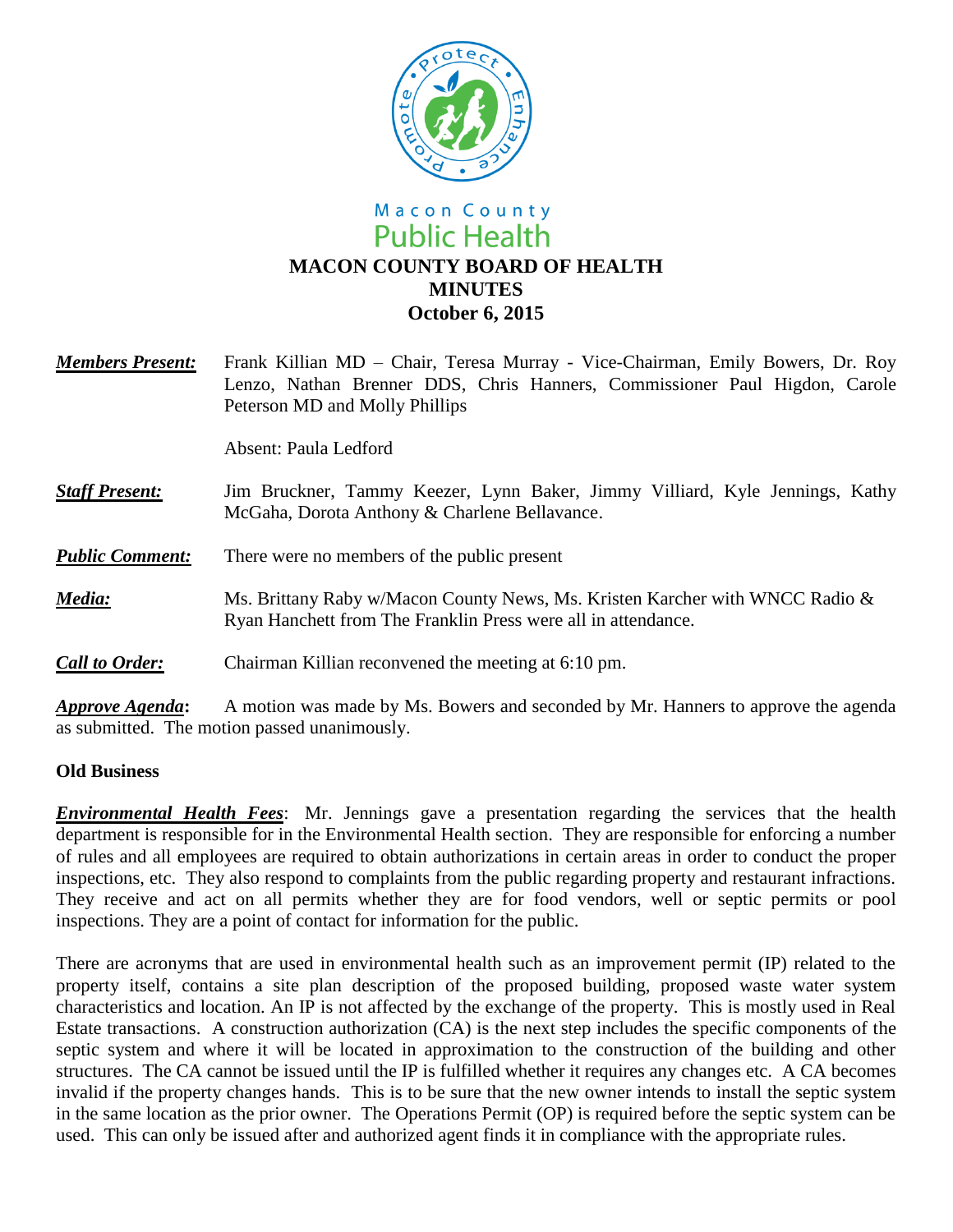House Bill 765 has been ratified by the legislature. The CA will not be affected by the change in ownership. This does not change the need for splitting up the IP and the CA. This change will be affective when the Governor signs it. There is a private option open to property owners to work with an engineer and soil scientist to come up with an acceptable solution. This will be effective January 1, 2016 and it will be considerably more expensive. There are legal requirements that these individuals do have to meet and we have the right to charge 30% of our fee.

Ms. Phillips asked about the expiration of these permits. Mr. Jennings noted that the IP's are valid for five years. Dr. Killian asked if this change in the legislation would affect the gentleman that came to our previous meeting with a complaint against having to pay two permit charges in the event a property was sold. Commissioner Higdon responded that yes this would help this particular individual.

Mr. Hanners asked about the renewing of the permit and whether the fee has to be paid again. Mr. Jennings noted that yes that was the case and they would pay the appropriate fee again.

Ms. Phillips asked if when an individual buys a piece of property, do they have to apply for a permit right away. Mr. Jennings noted that they do not they can wait until they are ready to build but most individuals are not buying property unless they know there is the ability to put a septic system on it.

Dr. Lenzo asked if there was a revenue neutral proposal. Mr. Bruckner noted that Mr. Jennings would cover this in his presentation.

Mr. Hanners asked where the county commissioners stood regarding the recently presented changes. County Manager Derek Roland noted that at the June Board of County Commissioner's meeting they asked him to come back to them in the future with his findings.

Dr. Lenzo noted that we need to have a backup plan in the event that the Commissioner's cannot support the contingency funds past the first year or two. Dr. Peterson asked if our fees as Mr. Jennings proposed were in line with Jackson County or others. Mr. Jennings noted that we are still a little bit higher than Jackson County. Mr. Roland noted that when you combine the fees for Jackson County the average is \$380. When you do the same for Macon County it comes out above \$750. Dr. Lenzo noted that if we are comparing apples to apples with Jackson County they have a different tax base and the way their funding is done is different as well. They also have a larger budget.

Ms. Phillips asked what a \$40,000 reduction in their budget would do for their department. Mr. Jennings noted that this is basically a full time position. Mr. Bruckner noted that compared to other counties similar to ours in the region that our employees were doing the same volume of work. The only thing that the reduction and elimination of a position would do is cause a backload in permits.

Commissioner Gary Shields noted that there are three options on the table for the commissioners: We pick up the difference, we cut a position, or we leave the fees the way they are.

Mr. Jennings presented an alternative fee schedule based on the number of applications received to this point in the year and which required a 5 to 10% uptick in permits to cover this reduction in fees. This new proposal included an option for a no fee for well and septic repair permits. Mr. Jennings was asked how many well repairs they actually do. He replied they have not had more than eleven well repairs in a single year but they see quite a few residential septic repairs.

Ms. Phillips asked about the modification fee increase for an existing food service establishment or plan review. Mr. Jennings noted that they do not do a lot of these and that the plan reviews all took approximately the same amount of time and this change would help balance out the fees for this service.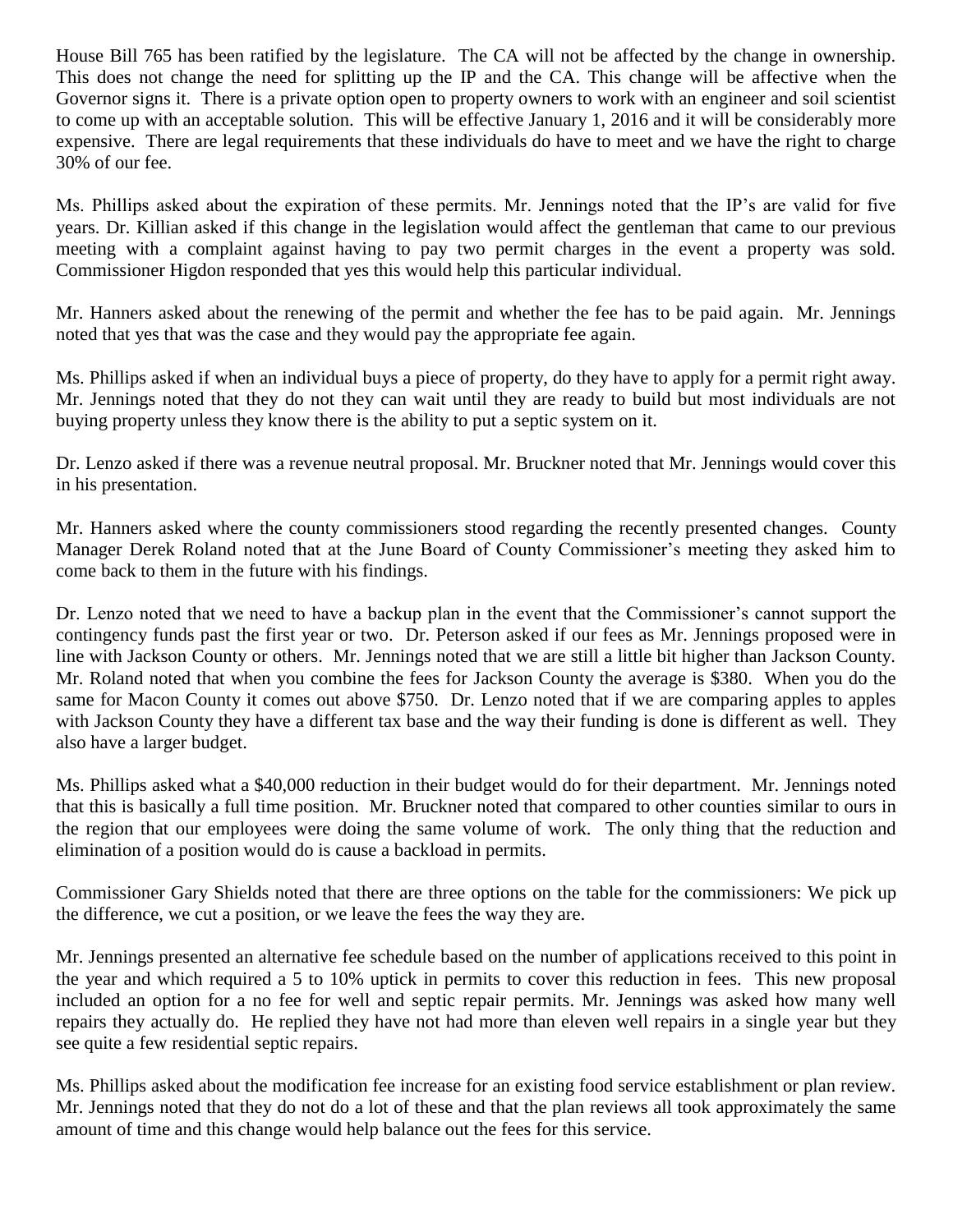Dr. Killian noted that the Environmental Health fees are not the entire health budget and asked Mr. Bruckner to break down the budgets. Mr. Bruckner noted that approximately 25% of county funding to the department went to support environmental health programs - approximately \$630,000; he went on to say that the other 75% of county funding went to support 16 plus clinical and educational programs.

Dr. Lenzo asked if a person had a repair what the cost would be in order to repair it. Mr. Jennings noted that it would depend upon what the problem was. There are certain things that can be fixed without a permit. If there is a way for them to be involved in the assessment of a repair they may be able to determine that they do not need to charge a fee.

Mr. Higdon noted that when he originally brought up this issue he was simply hoping to bring them into line with other neighboring counties. Our fees are considerably higher.

Mr. Shields asked if the shortfall of \$46,000 was approved would this be a recurring need from the county every year. Mr. Bruckner noted that this would need to be a recurring funding.

Mr. Bruckner noted that even though we had several positions vacant for a time we also had two retirements that had to be paid so there are no contingency funds in Environmental Health that could cover the shortfall in the event the fees were reduced. Any funding reductions would have to come from clinical programs to offset the new costs in environmental health.

Ms. Bowers asked if the proposal Mr. Jennings presented and it brings us closer to Jackson County's fees why wouldn't we want to consider it. Mr. Higdon noted that he would want to take some time to review this proposal and the previous proposal and consider them side by side. He asked Ms. Murray for her opinion in regard to the real estate market. Ms. Murray responded that there are several homeowners that have purchased even two bedroom homes and have additional family members move in and the septic system fails. It is beneficial for those individuals to have the availability of the advice from the Environmental Health staff.

Mr. Jennings asked Ms. Murray if an individual was purchasing a piece of land would she encourage them to get the IP before they actually purchased the land. She indicated that she would definitely recommend that obtain at least the IP. This would also be an educational process for the real estate agents. She indicated that she normally sees the IP and the CA together.

Mr. Hanners asked Mr. Bruckner if the board needed to take action on these fees or if this was something that we could postpone to a future meeting. Mr. Bruckner noted that House Bill 765 was on the Governor's desk will take care of the double billing for property that has transferred. This was the main item that the board was concerned with. Mr. Bruckner noted that his recommendation would be to let the issue lie until we hear back from the Commissioners. Dr. Lenzo asked Mr. Higdon which plan he would prefer the county subsidizing \$46,000 or the revenue neutral proposal Mr. Jennings presented. Mr. Higdon noted that if this was the only program we subsidized he wouldn't have a problem but this is not the only program. There are a lot of charity funds that are subsidized by the county as well as yearly contingency for some programs. Mr. Roland has a comparison of all the Environmental Health fees of our surrounding counties that will be presented to the county commissioners. It will be presented at the next commissioner's meeting.

Mr. Hanners asked if the commissioner's don't fund the reduction in fees will this Board come back to discuss another alternative. Ms. Phillips agreed and asked that if the Commissioners decide not to fund the reduction in fees that Mr. Jennings come back to the Board of Health meeting with several proposals which include the separation of the fees for the IP and the CA.

## **Announcements:**

**Next Meeting Date:** October 27, 2015